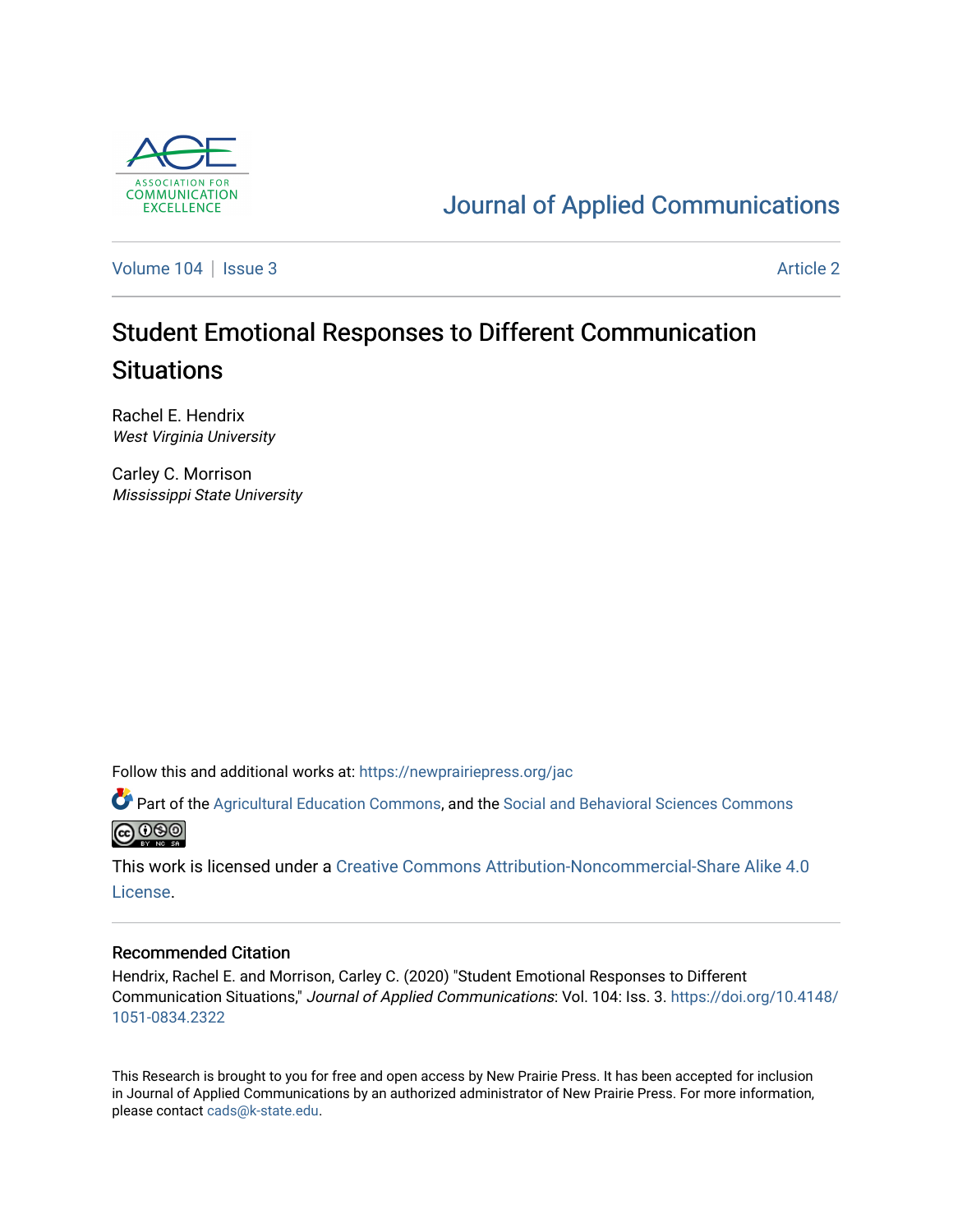# Student Emotional Responses to Different Communication Situations

# **Abstract**

Communication and emotion are closely linked. Emotions experienced while communicating with others can affect one's message both verbally and nonverbally. This study asked participants to identify the emotions they experienced when communicating with groups of different sizes. These emotions were drawn from, and displayed upon, the Circumplex Model of Affect, a figure developed by Posner, Russell, and Peterson (2005). This model divides 16 emotions into quadrants that lie along two axes: pleasantness and emotional arousal. Results show that as audience size increases, speakers' emotions become more unpleasant, more highly aroused, and more variable overall. Prior research indicates that these negative emotions can have detrimental effects not just on the speaker's message, but also on how the audience receives that message. Helping communicators understand the link between their emotions and their communication is a valuable step in improving communication ability and developing valuable emotional intelligence skills.

# Keywords

Emotional Response, Communication Situations, Student Emotions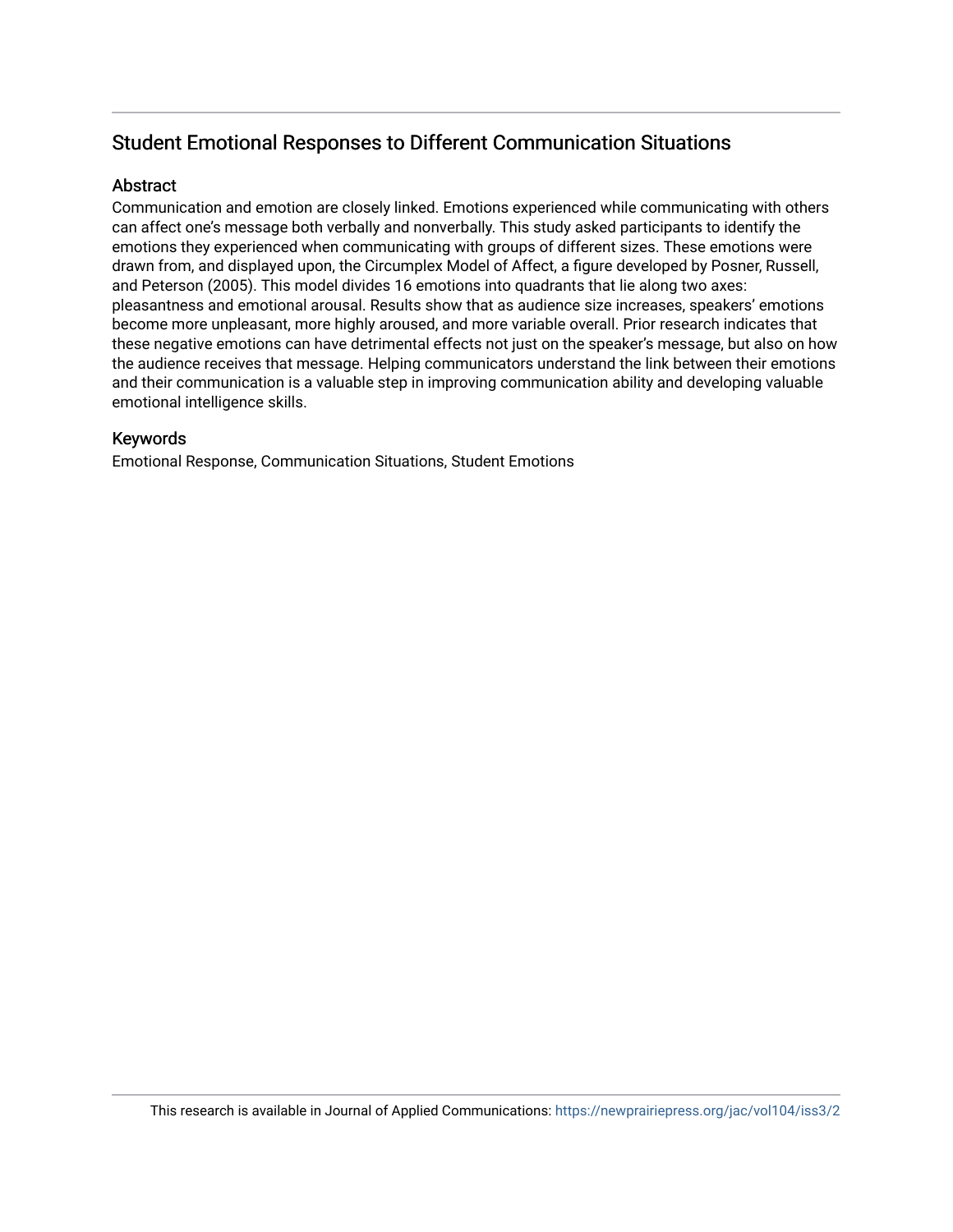#### **Introduction**

With most Americans now at least one generation removed from a farm, communicating the story of American agriculture has become a necessity. No longer does the public readily understand the complex challenges that agriculturists face in their mission to feed and clothe an ever-growing population. These challenges – food safety and security, climate change, water availability, renewable bioenergy production, and childhood obesity, among others (USDA NIFA, n.d.) – are part of what defines this industry and directs its path for the future. In order to meet these challenges and remain relevant in the face of change, land grant and other agricultural universities must prepare students to become robust communicators capable of discussing difficult issues amidst a wide variety of people and situations (Dailey et al., 2001; Morgan  $\&$ Rucker, 2013; Steede et al., 2017).

Unfortunately, we are not communicating our story well enough. In a time when consumers are more curious than ever about their food (Smith, 2014), skepticism, misunderstanding, and misinformation still reign (Kubitz et al., 2013; Ruth et al., 2015). Funk and Raine (2015) identified a large gap between the opinions of scientists and the public across 13 different areas, many of which – such as GMOs, pesticide use, climate change, and biofuels – are directly related to agriculture. Other studies show Americans largely disbelieve scientists, especially when controversial topics are discussed or placed in opposition to deeply held beliefs (Hmielowski et al., 2013; Ruth et al., 2015; Funk, 2017). Again, many of these topics – climate change, GMOs, vaccines – relate to agriculture (Funk, 2017). Deliberate suppression of information or seeding of misinformation by anti-agriculture activist groups is also a threat (Steede et al., 2017; Animal Agriculture Alliance, 2019). The Animal Agriculture Alliance (2019) has identified over 20 such organizations which have, at one time or another, used varying tactics to communicate their anti-agriculture views.

If we are to continue to support the American agricultural industry against these threats, we must ensure that the agriculturists of tomorrow are well-prepared to tell their story to a doubting public (Large, 2014). One of the most direct ways to achieve this goal is to train students in the art of verbal communication. While other subjects such as public relations and journalism are important parts of a student's agricultural communications development (Corder & Irlbeck, 2018), practicing verbal communication helps students not only express themselves and develop leadership ability (Harris, 2017), but also become more desirable in the workplace (Bentley University, 2014; Hendrix & Morrison, 2018; Brooks, 2019) and "more effective in other communications settings" (Verderber et al., 2011, p. 2)

Verbal communication has long been a core part of both formal and informal agricultural education. Early extension agents acted as informational conduits, relaying knowledge from governmental and academic sources to rural communities, a role which they still play to this day (Whitford, 2017). The agricultural communications program at Texas A&M University began in 1918 (Corder & Irlbeck, 2018), and early secondary agricultural education programs involved students reciting the FFA Creed (Connors & Velez, 2008) and participating in public speaking events as early as 1930 (FFA History, 2019). Today that trend continues. Extension programs across the nation still provide guidance and relay knowledge to local communities. Corder and Irlbeck (2018) confirmed 19 universities with agricultural communications majors, and also found many more that offered either minors or concentrations in the field. Other related areas of study such as agricultural sales, education, and extension include verbal communications practice to prepare students for the needs of their future careers. Both 4-H and the National FFA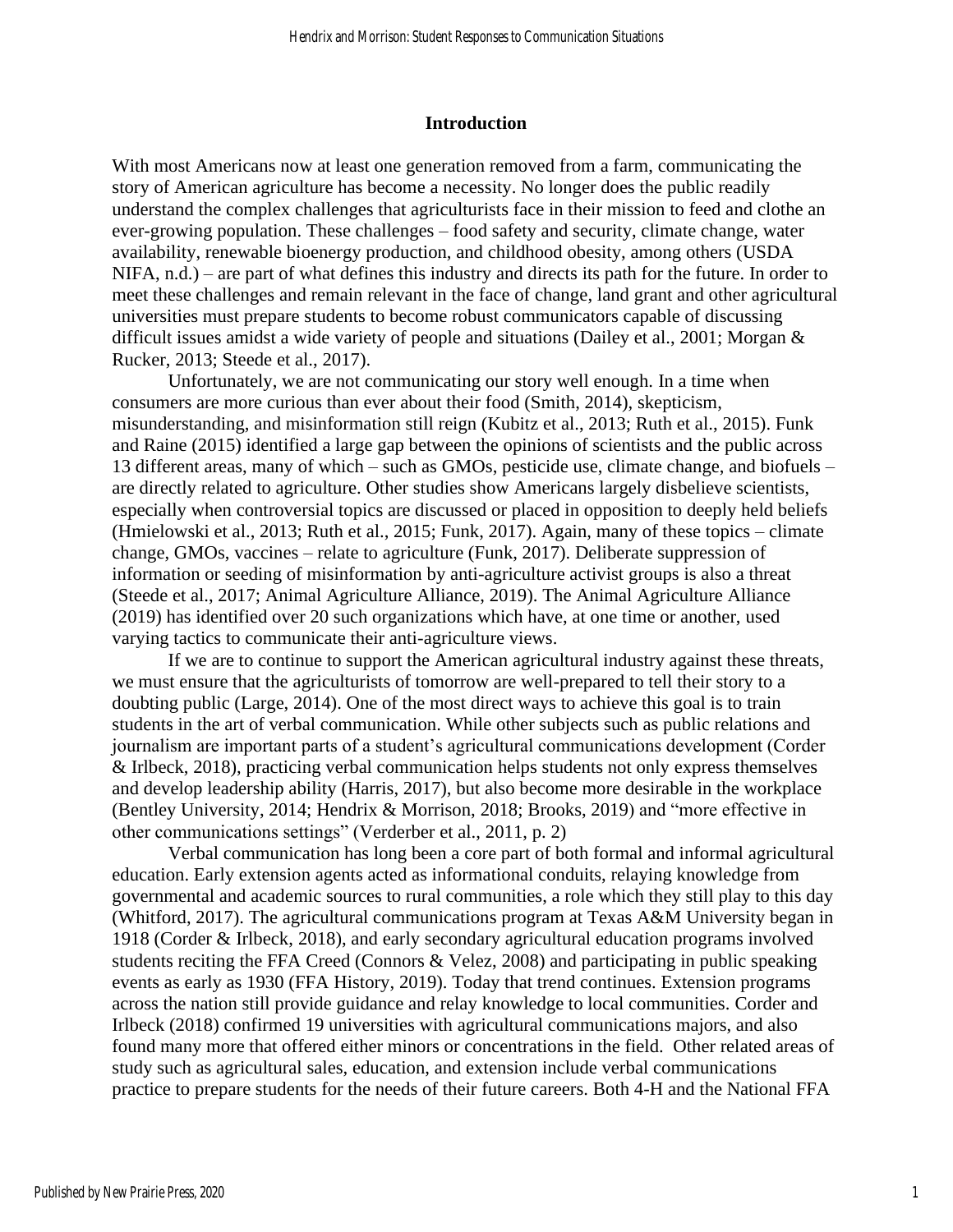Organization now offer a variety of speaking and communications events, which touch on reaching a variety of audiences (Career and Leadership, 2019; 4-H Programs, 2019).

Corder and Irlbeck (2018) found verbal communication skills including public speaking, conflict management, and interpersonal communication to be important parts of an agricultural communications curriculum. McGaha (2000) ranked verbal communication as the most important employability skill for communications graduates. Morgan (2010) found public speaking and verbal communication to be core behavioral skills needed for career success. Hendrix and Morrison (2018) found verbal communication was the skill most in demand from agricultural employers, with 66% of surveyed job postings mentioning it directly.

Despite the educational, occupational, and personal benefits of improving one's verbal communication ability, students still struggle with mastering the intricacies. Industry professionals have indicated a need for improvement in agricultural communications students' skills, specifically regarding face-to-face communication, professional relationships with colleagues, and negotiation (Irlbeck & Akers, 2009). Research by Hendrix and Morrison (2018) found students at Mississippi State University had low self-perceptions of their ability to present information to others and participate in discussions, despite admitting that such skills are important to life and career success. Harsh et al. (2018) saw that undergraduate agriculture students at three universities had a low level of willingness to communicate with others about various agricultural issues even after completing an agricultural communications course that integrated case studies into the curriculum.

In many cases good communication can be hindered by psychological barriers such as fear, low self-perception or self-esteem, poor emotional management, disinterest, or misunderstanding the audience or subject matter (Harris, 2017; Psychological Barriers, 2017; Barriers, n.d.). This study sought to identify and categorize how undergraduate agriculture students responded psychologically and emotionally to communication with different audience situations. Controlling these barriers in many different communication situations can lead to clearer and more effective communication and greater understanding on both the parts of the speaker and the listener. Knowledge gained from this study will be used to help current undergraduates and entry-level professionals in the agricultural industry recognize some of the emotions experienced when speaking to different audiences and in different situations. By helping students master these emotions and overcome psychological communication barriers, they will ultimately become more well prepared for their future careers and future roles as ambassadors for the American agricultural industry.

# **Review of Literature**

Hyden et al. (1994) defined communication as "the exchange of thoughts, information, ideas, and feelings" through the media of speech, writing, and signals (p. 2). Effective communication relies on one's ability to explain internal processes and states to an external audience who is not privy to the nuances and intentions that underlie a message. Emotions play a large role in this process, both in regards to sending and decoding specific messages (Mehrabian, 1971; Schmitz, 2016). When emotions are expressed appropriately, senders are able to formulate a message that reflects their internal status and intentions while considering audience needs and perceptions. The audience, too, benefits by receiving a clearer and more easily understood message.

Emotions affect communication in many ways. Humans use communicatory cues such as word choice and stress, volume, pitch, tone, rate of speech, facial expression, and physical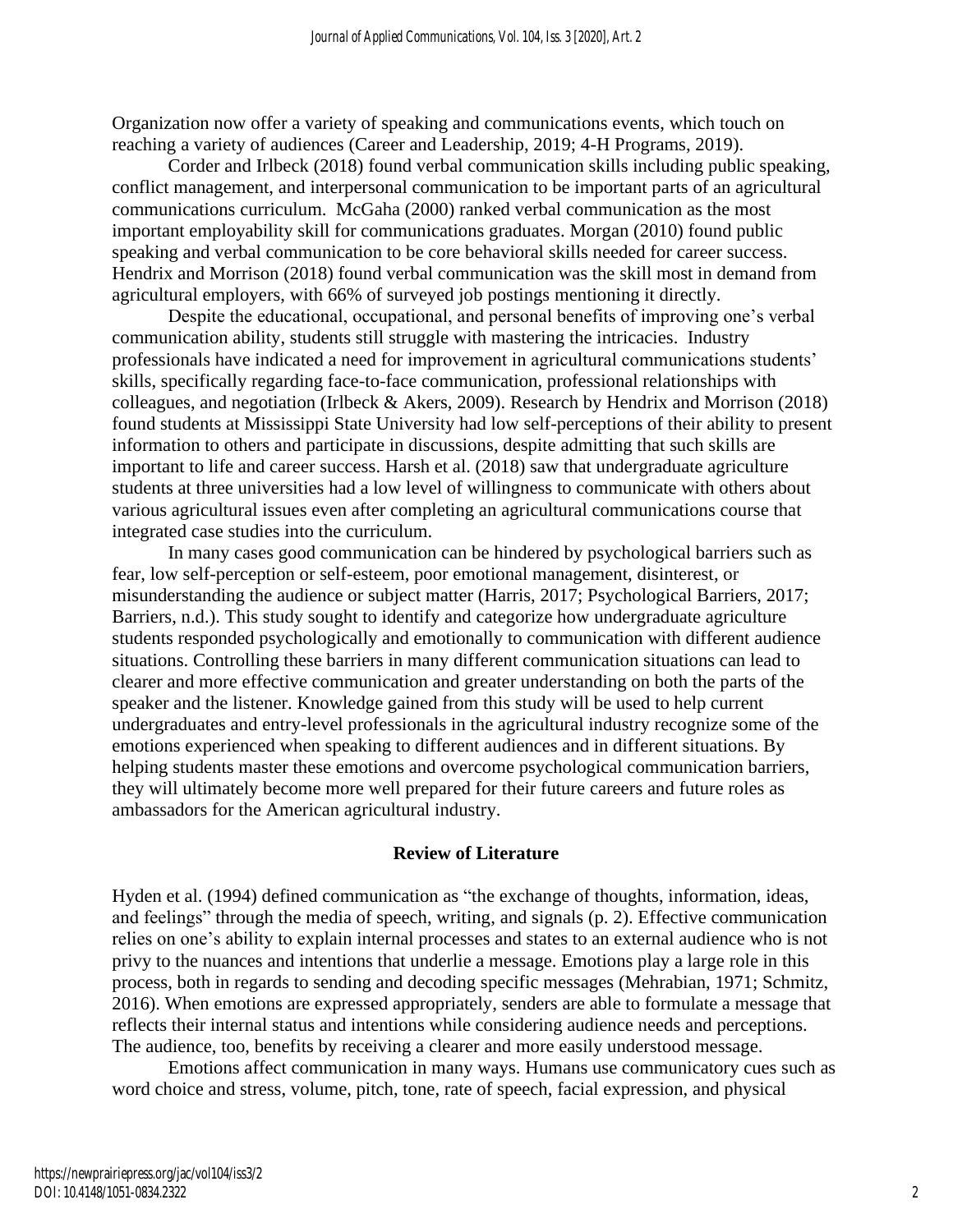movement to express distinct emotions and provide deeper insight into communication than words alone might convey (Hyden et al., 1994). Someone feeling happy might smile, speak loudly, and make relaxed movements, while someone experiencing sadness might cry, frown, speak in a flat tone, and demonstrate poor posture (Emotional Body Language, n.d.). Paying attention to these often-subtle messages provides one with hints about unspoken implications and intentions, adds context to a message, and decreases the chance that misunderstandings and conflicts will arise (Hyden et al., 1994; Schmitz, 2016).

Poor emotional mastery can lead to issues with communication (Mehrabian, 1971; Schmitz, 2016). Attempting to communicate one emotion while really feeling and displaying the signs of another can lead to mixed messages that leave audiences confused or disconnected (Mehrabian, 1971; Schmitz, 2016). Mehrabian (1971) said "a person's nonverbal behavior has more bearing than his words on communicating feelings or attitudes to others," and noted that about 93% of the emotion within a message is conveyed through nonverbal means (p. 44). Audiences readily understand the real, emotional meaning being communicated even when verbal and nonverbal signals clash, making it essential for communicators to master their own emotions to better express ideas to an audience (Mehrabian, 1971).

An angry speaker may lash out at listeners, use language they do not mean to, and display inappropriate body language and facial expressions (Franchetti, 2016; Schmitz, 2016). A speaker who experiences anxiety is likely to avoid communication altogether when possible, and demonstrate unnatural body language, poor enunciation, distracted thinking, and overall impaired delivery when required to speak (McCroskey & McCroskey, 2002; LeBlanc, 2018). Such behaviors can have negative effects across many aspects of life, including personal relationships and careers (Franchetti, 2016).

In order to manage these emotions and their associated cues, it is important to understand their underlying causes. One major source of negative emotion when communicating is fear (McCroskey, 2016; Harris, 2017). Fear of communication in general (but usually referring specifically to public speaking) is a common affliction which impacts the performance of both novices and experts alike (Harris et al., 2002). Such anxiety usually stems from fear of criticism or evaluation by others, but can also be traced to other factors such as past experiences and fear of the unexpected (McCroskey, 2016; Harris, 2017).

McCroskey (2016) identified four types of communication anxiety: trait, context, audience, and situation. Trait anxiety is related to one's personality and will not change based on circumstances or setting (McCroskey, 2016). Some people are simply more nervous about communicating than others, and this level will usually remain constant no matter the situation. Context, audience characteristics, and other factors have little effect on a person with high trait anxiety; McCroskey (2016) even notes that many times such people will feel afraid even when they have little rational reason to do so.

Context anxiety concerns itself with the background against which communication occurs, and can be impacted by several factors such as audience size, formality of the occasion, and the location in which communication takes place (McCroskey, 2016). For example, it is common for people to find themselves completely at ease when speaking with a small group but extremely nervous when faced with a larger audience. In the same manner, a communicator might feel nervous when writing a formal business letter but not when writing a casual email.

Audience-based anxiety is determined by the audience with whom one is communicating (McCroskey, 2016). Factors that impact this type of anxiety include similarity, status, and familiarity with the audience. McCroskey (2016) illustrates this type of anxiety by comparing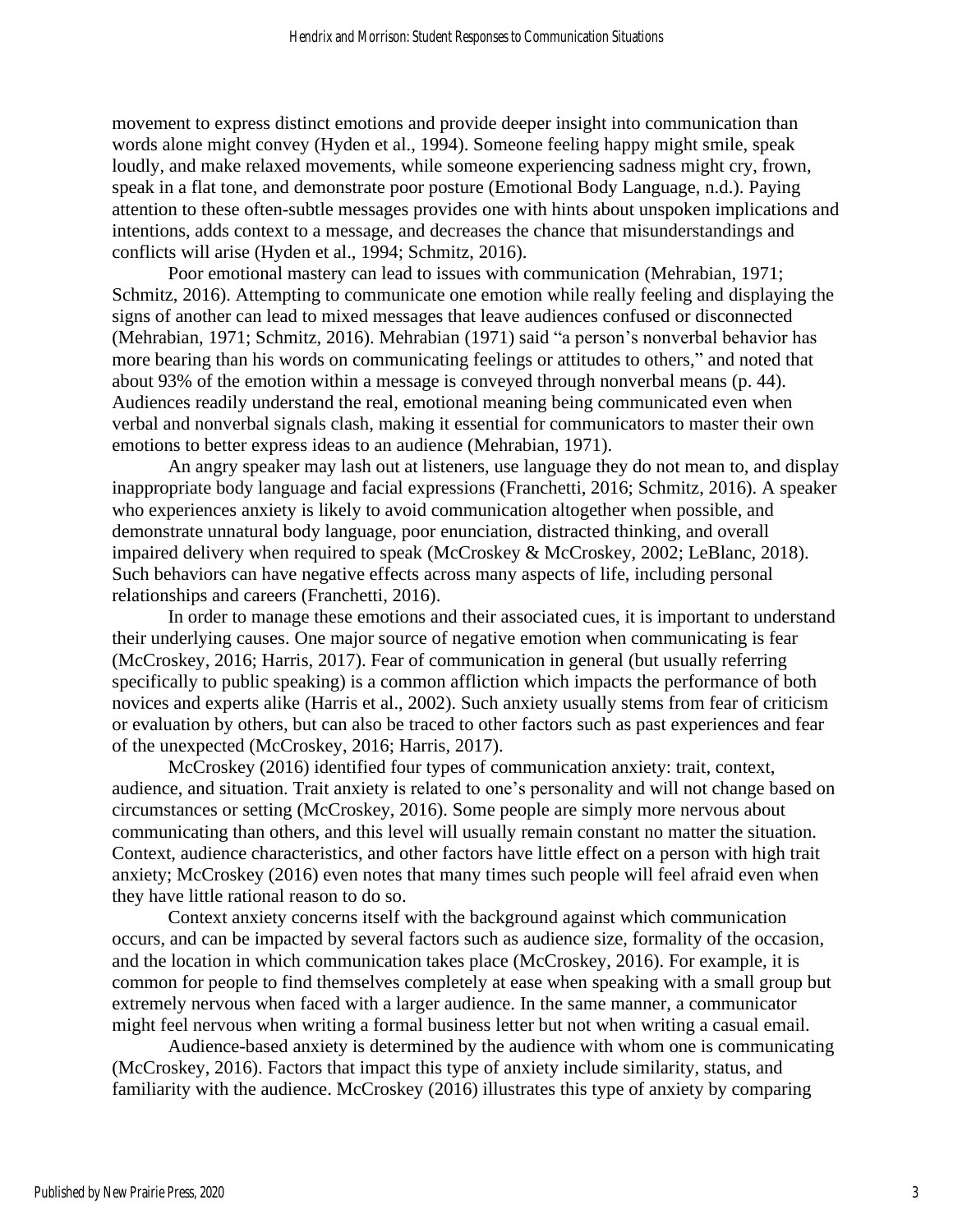imaginary communication occurring between a student and a friend, and then between a student and a principal. In the first case, the student would likely feel little anxiety and respond more naturally and openly. In the second, the student would alter their communication for the specific audience and become much more nervous and formalized. A study by Witt et al. (2006) found subordinates often feel more anxiety when communicating with supervisors than they do with those of the same social or business rank. McCroskey (2016) also noted that speaking to an audience of strangers can feel much different than speaking to an audience of friends, even if the audience size is similar. Some people prefer communicating with strangers, while others would rather talk to their friends (Harris et al., 2002).

The fourth source of communication anxiety is dependent upon the overall situation in which communication occurs (McCroskey, 2016). While traits, context, and audience all play individual roles in shaping the level of fear one experiences, their interaction with each other and with outside forces can also create a "unique communication situation that is different from any previous communication event" (Harris, 2017, p. 27). When assessing the causes of situational anxiety, it is necessary to consider the communicator's physical and mental states, the time in which the communication occurs, and the cultural background and expectations against which the communicator is expected to perform (Harris, 2017).

When a communicator gives a speech, their anxiety is generally expected to peak in the minute before the speech begins and then decline as it progresses (Harris, 2017). Many speakers feel they are alone in experiencing such emotions, but it is a trait common to most people (McCroskey, 2016). Understanding and managing this phenomenon is an important skill for young communicators. Harris (2017) suggests thinking positively, anticipating personal needs, considering the audience's mindset, and preparing for possible circumstances as techniques for managing anxiety.

Both Harris (2017) and McCroskey (2016) stress that practice is the best way to learn to overcome anxiety, display appropriate emotions, and improve one's communication ability overall. It is important that the practice situation be as similar to the real-world situation as possible, as this will decrease the number of unknown factors which could cause distress. During practice, a communicator can make changes to their communication style, message, or approach as necessary. They can also become familiar with the location, equipment, and audience characteristics and expectations. In addition, practice offers a communicator the opportunity to improve their skill, gain experience, and build confidence in their abilities, all of which can decrease nervousness (Witt et al., 2006). McCroskey (2016) notes that with experience and training, it is possible for a communicator to manage fear and speak more confidently and coherently.

# **Theoretical Framework**

Recognizing how one's emotional state affects behavior and communication is a component of emotional intelligence (Salovey & Mayer, 1990; Goleman, 1995). Emotional intelligence (commonly abbreviated as EI or EQ) is defined as "the ability to monitor one's own and others' feelings and emotions, to discriminate among them and to use this information to guide one's thinking and actions" (Salovey & Mayer, 1990, p. 189). High emotional intelligence has links to increased problem-solving ability, creative thinking, planning, motivation, empathy, and verbal and non-verbal communication, all of which are necessary in any area of the modern workforce (Salovey & Mayer, 1990). It is also an effective predictor of employee performance, leadership, relationship development, and happiness on the job (Lopes et al., 2006; O'Boyle et al., 2011).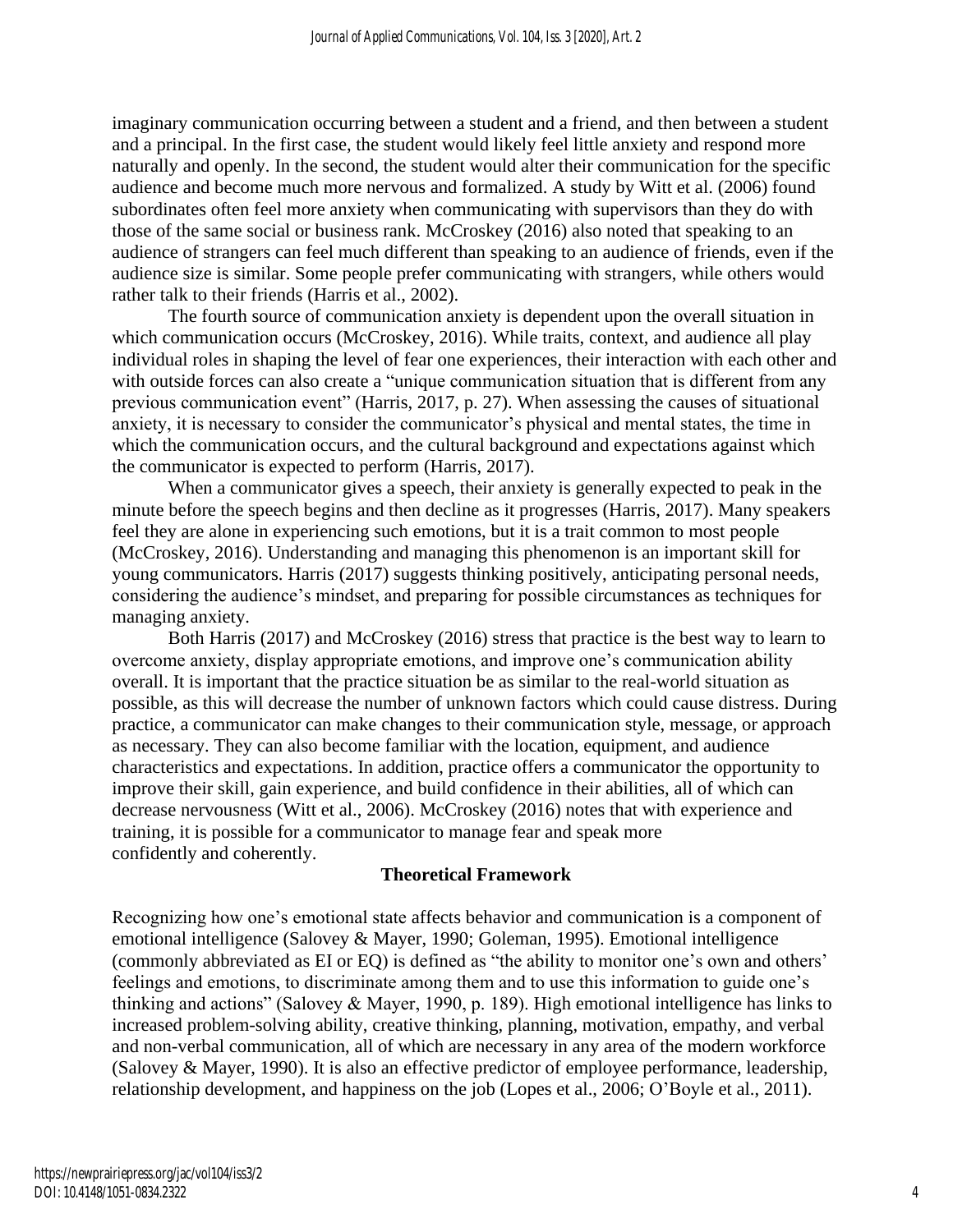This need for effective communication is doubly important when considering fields such as education and medicine that require high levels of personal interaction and emotional input (Fallowfield et al., 2001; Simonds & Cooper, 2011).

Emotional intelligence is divided into a hierarchy of four branches. These branches each explore the relationships between emotion and reasoning (Mayer et al., 2001). The lowest and most fundamental level of the hierarchy concerns itself with perception and expression of emotion (Brackett et al., 2019). Those who master this step are able to "identify emotions in themselves and others" through various cues, "express emotion accordingly," and "communicate emotional needs" (Brackett et al., 2019, para. 10).

The second level involves using one's recognition of emotion to "facilitate thinking" and determine the effects of emotional states upon different situations and outcomes (Brackett et. al., 2019, para. 11). Brackett et al. (2019) offer the example of someone realizing that frustrationgenerated adrenaline may be useful when participating in athletic events such as football or wrestling, but not when completing algebra problems or writing an essay. In a communications setting, one might consider how mood affects intensity, word choice, speaking speed, body language, and facial expressions. Harris (2017) and Whalen (2006) note that when speaking with others, a little nervousness can actually be a positive, as it provides the speaker with energy and enthusiasm.

Level three addresses one's understanding of the nuanced causes which underlie complex emotions, as well as one's ability to predict the outcomes of emotion-driven behavior (Brackett et. al., 2019). For example, a person who feels anger would be able to, through reflection, identify the specific factors that caused such a response and use the information to avoid similar triggers in the future. A person operating at level three should also be able to understand and predict the effects that emotional expression has on those around them (Brackett et al., 2019). In a business setting, a supervisor who expresses extreme anger needs to realize their behavior makes coworkers fearful and less willing to approach them. This in turn can lead to hostile and less productive work environments. In a communication setting, a speaker should realize how their display of anxious body language makes the audience nervous as well, which undermines the speaker from the start (Harris, 2017).

The final and highest level of the emotional intelligence hierarchy is the effective management of emotion. At this level, a person is capable of recognizing emotion, understanding the effects and causes of that emotion, and then using their knowledge to make proactive decisions intended to limit undesired behavior (Brackett et al., 2019).

In order for students to master their emotions when communicating, they must begin working through the emotional intelligence hierarchy (Brackett et al., 2019). This begins on the lowest level by realizing how one feels during the communication process. Despite the apparent simplicity of such a task, in reality it can be a challenging undertaking (Whitbourne, 2014). Emotions can be complex and overwhelming at times, and some people have great difficulty expressing their feelings in words. In some situations, the amygdala – the emotional center of the brain – can "hijack" rational thoughts and behaviors and cause us to emotionally overrespond (Goleman, 1995, p. 14). This is a common occurrence for many when communicating, especially if the communication occurs in a public setting (DeVries, 2019). Even though there is no real danger, the brain still equates psychological distress with physical distress and activates the fight-or-flight reflex (Sapolsky, 2004). This causes a speaker to demonstrate emotional cues that signal fear or detract from the speaker's performance overall (Sapolsky, 2004; Whalen, 2006).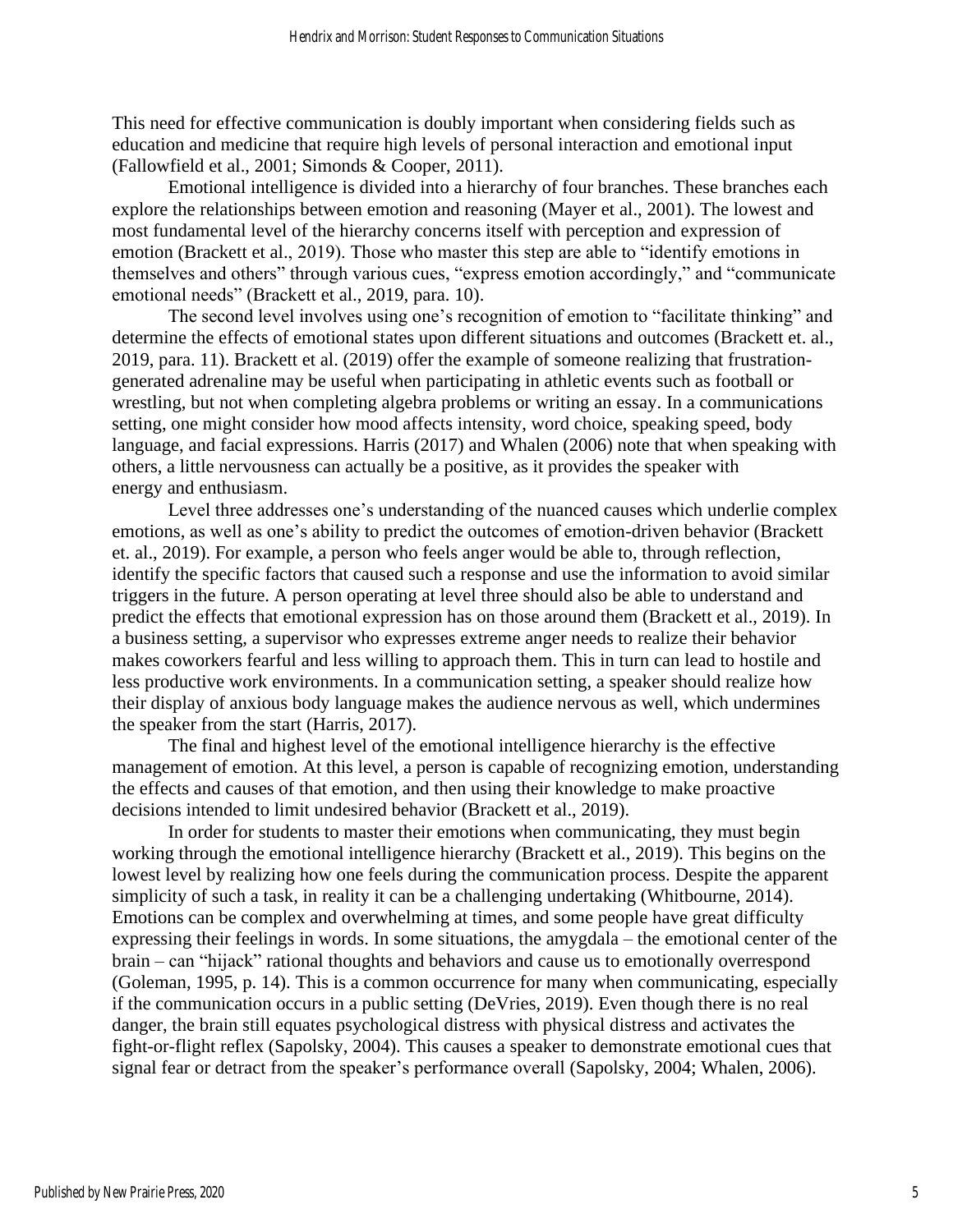# **Purpose and Objectives**

The purpose of this study was to identify and categorize student emotional responses to different speaking situations in order to create graphics that are easily understood by undergraduates and recent graduates. Effective communication is highly dependent upon the appropriate expression of emotion. By helping students realize how they feel when speaking, they can better understand the roles emotion plays in communication, and how specific circumstances such as audience size or makeup affect their performance.

helping students to identify how they feel in different situations, educators can

The following research objectives guided this study:

- 1. Identify and categorize the emotions that students experience when communicating in an interpersonal setting.
- 2. Identify and categorize the emotions that students experience when communicating in a small group setting.
- 3. Identify and categorize the emotions that students experience when communicating in a large group setting.
- 4. Identify and categorize the emotions that students experience when communicating in a public speaking setting.

# **Methodology**

Participants in this study  $(N = 103)$  were members of two undergraduate agriculture classes at Mississippi State University. Both classes were intended to teach students communications skills that they will use in their future careers. Students in these classes came from a wide range of majors and concentrations, which included agricultural education, leadership, and communications; agribusiness; agricultural engineering; agronomy; animal and dairy science; biochemistry; horticulture; and poultry science.

The first course focused on professional public speaking in informative, persuasive, and career-related situations. The second course focused on a wider range of communication techniques that included visual, oral, and written communication. All participants completed the survey during their regularly scheduled class times, and received five extra credit points for participation in the study. Permission to perform the study was given by the university's Institutional Review Board (IRB).

Participants in the study were asked to consider themselves in four different situations involving verbal communication - interpersonal communication, small group communication, large group communication, and public speaking. These four situations were selected from the four sub-score areas of the Personal Report of Communication Apprehension survey instrument (McCrosky, 1982). This survey instrument was provided online for free use in communications research. For the purposes of this study, interpersonal communication was defined as communication with one other person. A small group was defined as a group with 3 to 15 members, and a large group was defined as a group containing 16 to 30 members. A public speaking audience was defined as any group with more than 30 people. All four of these settings are commonly experienced in both educational and professional worlds, and most students will be expected to communicate effectively across them for both school- and work-related purposes.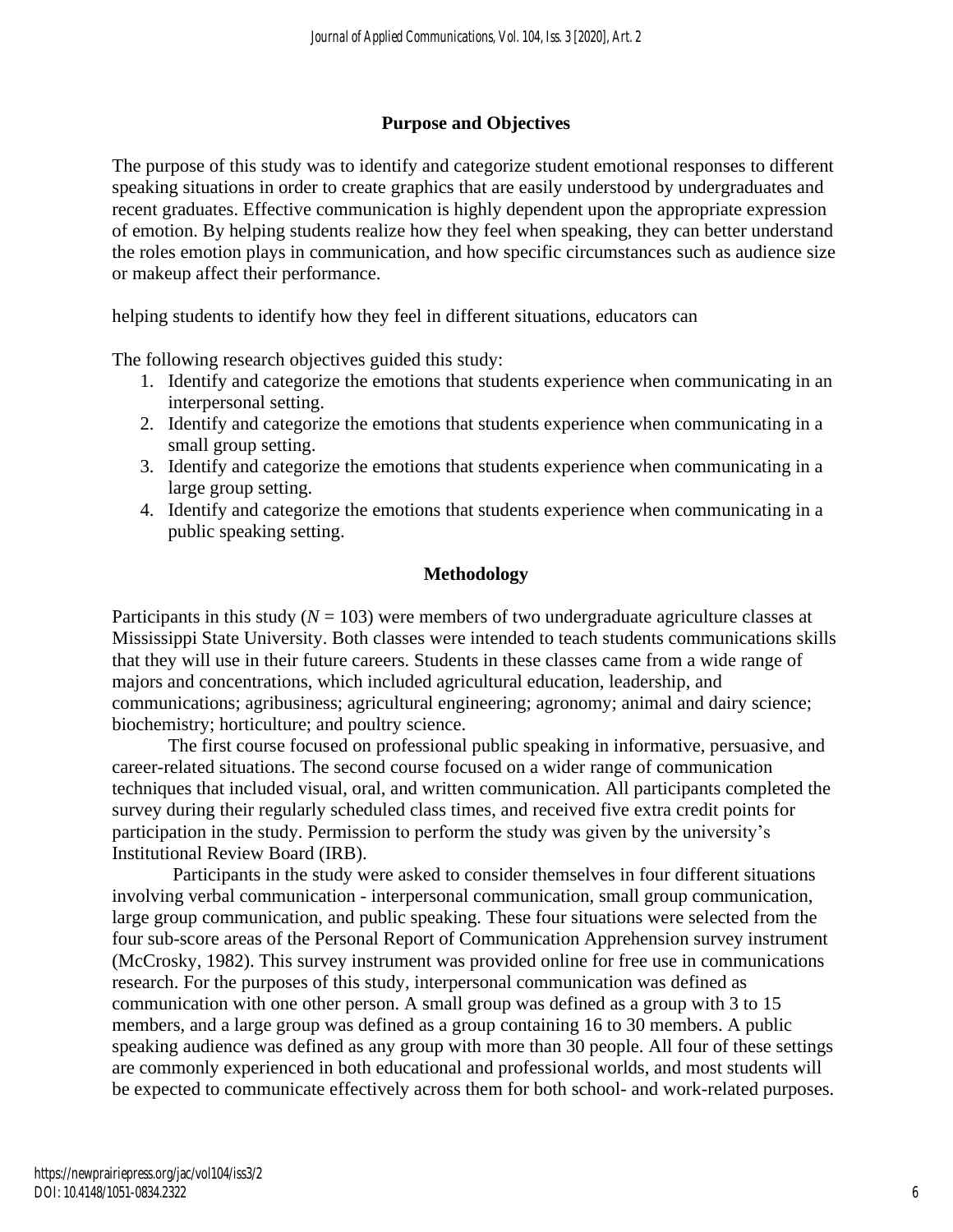Participants were then asked to select one or more emotion-related words indicating how they personally felt when confronted with each situation. These words were then arranged on Posner et al. (2005) Circumplex Model of Affect. This model, originally based off Russell's (1980) Valence-Arousal Model of Emotion, divides emotions into four quadrants. The x-axis indicates the level of pleasantness associated with the emotions, and the y-axis indicates the level of activation or arousal associated with the emotions. The top right quadrant contains the pleasant activation emotions, which include happy, alert, and excited. The bottom right quadrant contains the pleasant deactivation emotions such as contented, calm, and serene. Unpleasant deactivation emotions such as sad, depressed, and fatigued are found in the bottom left quadrant, and unpleasant activation emotions like tense, nervous, and upset in the top right.

Posner et al.'s (2005) model was used for two primary reasons. First, it offered a standardized list of emotions that could be more easily analyzed than open response. Second, it covered a range of specific, nuanced emotions which provided better insight into participants' real feelings and were less likely to be conflated with broader emotional states. Results for each communication setting were analyzed for frequencies and illustrated on a graphic of Posner et al.'s (2005) model. Correlations were not included in this data set because the intent of the study was to create an easily-readable visual display intended to encourage communication skill development in undergraduate students and early career agriculturists. Many of these students and professionals have not completed statistics courses, and so are unlikely to find more complex results useful or relatable.

#### **Results**

Participants in the study  $(N = 103)$  were members of undergraduate agricultural classes at Mississippi State University. They ranged in age from 18 to 27 years  $(M = 21.01, SD = 1.14)$ , and consisted of 54 men (52.4%) and 40 women (38.8%). Nine participants (8.7%) did not report their gender. The majority of respondents were Caucasian/White (89%), and were also completing a degree in agriculture (94%).

#### **Objective 1**

Objective one involved identifying and categorizing emotions that students experienced when communicating in an interpersonal setting. Results indicated that interpersonal communication with one other person evoked the most positive and least varied emotions of all the possible communication settings (Figure 1). There were 349 emotions reported in total for this setting. Respondents most commonly reported feeling "calm"  $(f = 70)$ , "relaxed"  $(f = 65)$ , "alert"  $(f = 55)$ , "contented"  $(f = 46)$ , and "happy"  $(f = 39)$  when speaking with one other person.

When arranged along Posner et al.'s (2005) model, 91.40% of reported emotions were on the right, or pleasant, side of the graph. Of these, 54.15% were in the pleasant deactivation quadrant, and 37.25% were in the pleasant activation quadrant. Only 8.60% of responses fell on the unpleasant side of the graph. Thus, responses are very heavily skewed towards the right side of the model, with specific emphasis on the lower right side.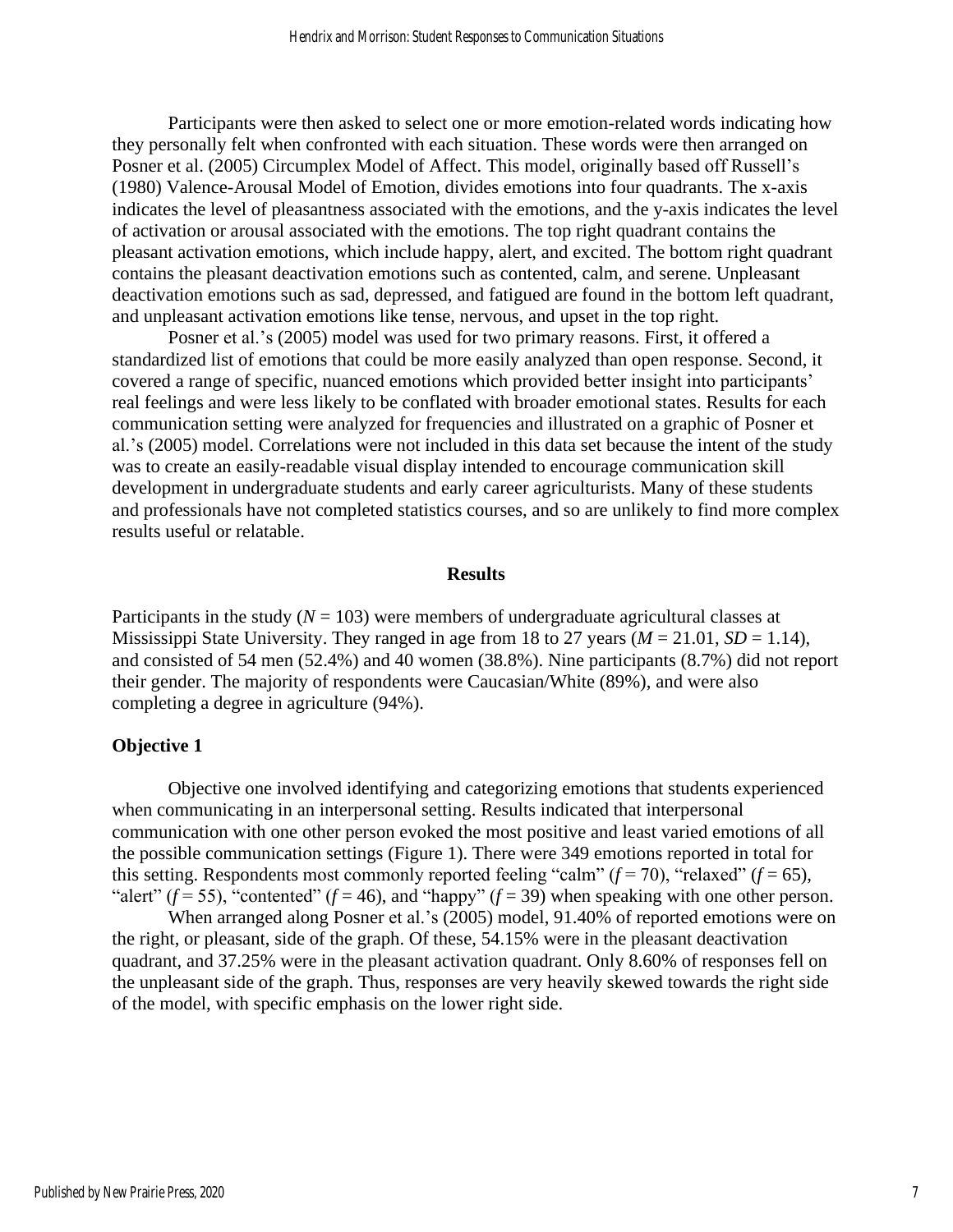

*Figure 1*. Interpersonal setting

# **Objective 2**

Objective two was concerned with identifying and categorizing the emotions students felt when communicating in small groups of 3-15 people. While this setting was similar to the interpersonal setting, a small increase in audience size brought with it small increases in emotional arousal and negative affect (Figure 2). The most commonly experienced emotions in small group settings were "alert"  $(f = 62)$ , "calm,"  $(f = 51)$ , "relaxed"  $(f = 42)$ , "contented"  $(f = 62)$ 46), and "nervous" (*f* = 34). Of the 333 emotions reported overall, 76.28% were pleasant and 23.72% were unpleasant, a marked change from the 91.40% of pleasant emotions reported for interpersonal settings.

There was also a slight shift towards more activated emotions, with the largest area of growth occurring in the unpleasant activation quadrant (22.22% of responses). Still, the pleasant deactivation quadrant had the most emotions of all (42.34%), followed by the pleasant activated quadrant (33.93%), the unpleasant activated emotions (22.22%), and then the unpleasant deactivated quadrant (1.50%). When observed on the Circumplex Model of Affect, most responses still fell towards the lower right side, but a growing number of emotions could be found in both the top right and left quadrants.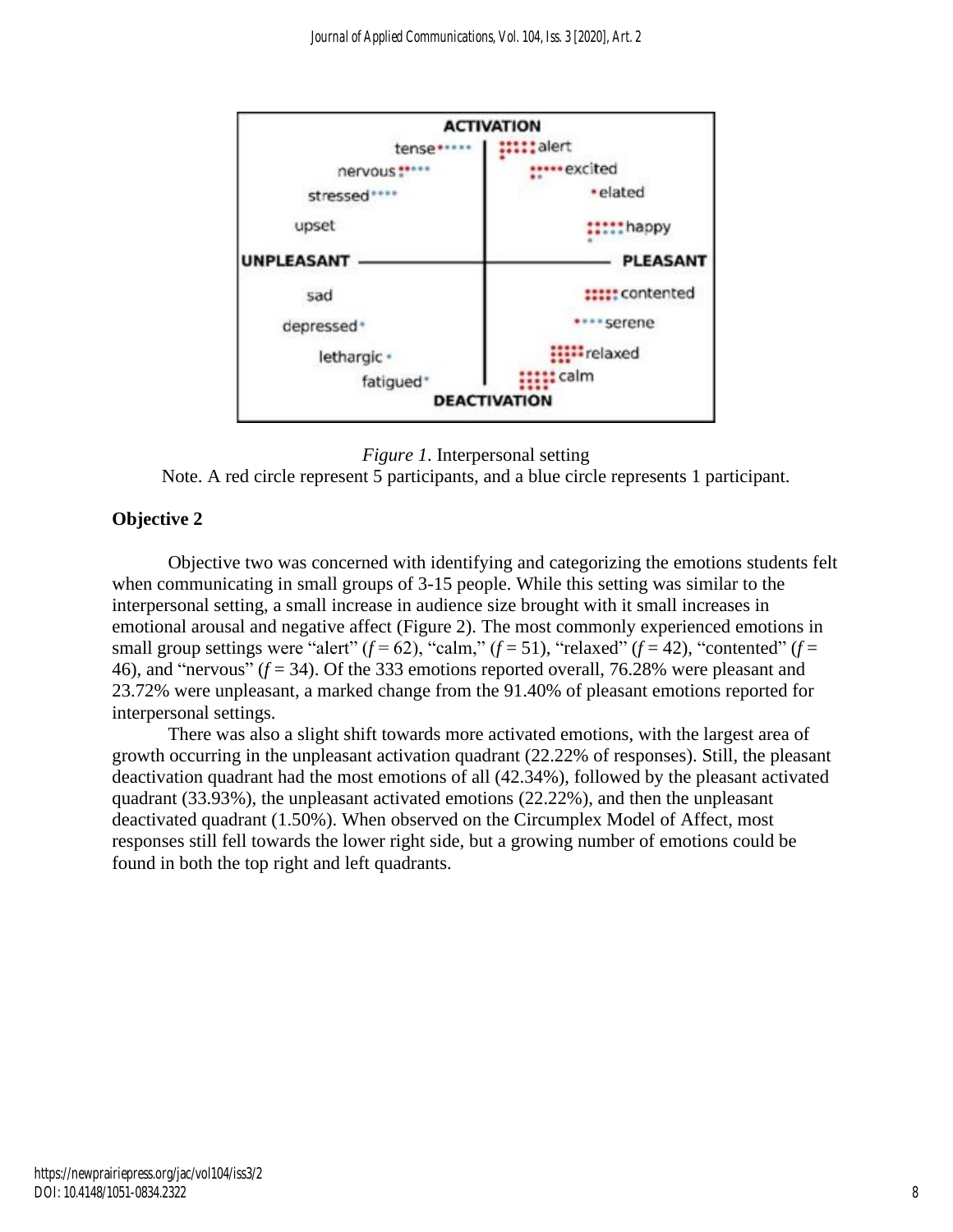

```
Figure 2. Small group setting.
```
# **Objective 3**

Objective three identified and categorized student emotions when communication occurred in a large group setting. For the purposes of this study, a large group was defined as an audience of 16 to 30 members. The progression from small group to large group brought about a noticeable change in emotion, once again in regards to increasing levels of activation and unpleasantness (Figure 3). The most frequently expressed emotions were "nervous"  $(f = 64)$ , "tense"  $(f = 61)$ , "stressed"  $(f = 52)$ , "alert"  $(f = 51)$ , and "calm"  $(f = 27)$ .

For large group communication, there were a total of 346 emotional responses provided. This time, a majority of responses fell in the unpleasant half of the model (56.07%), with 52.60% percent being unpleasant activated emotions and 3.47% being unpleasant deactivated emotions. The pleasant half of the model contained 43.93% of all responses, with a more even split between the pleasant activated quadrant (25.72%) and the pleasant deactivated quadrant (18.21%). The illustration of Posner et al.'s (2005) model for large group communication contrasts greatly with interpersonal and small group communication, as the spread of emotions skews heavily to the upper left quadrant.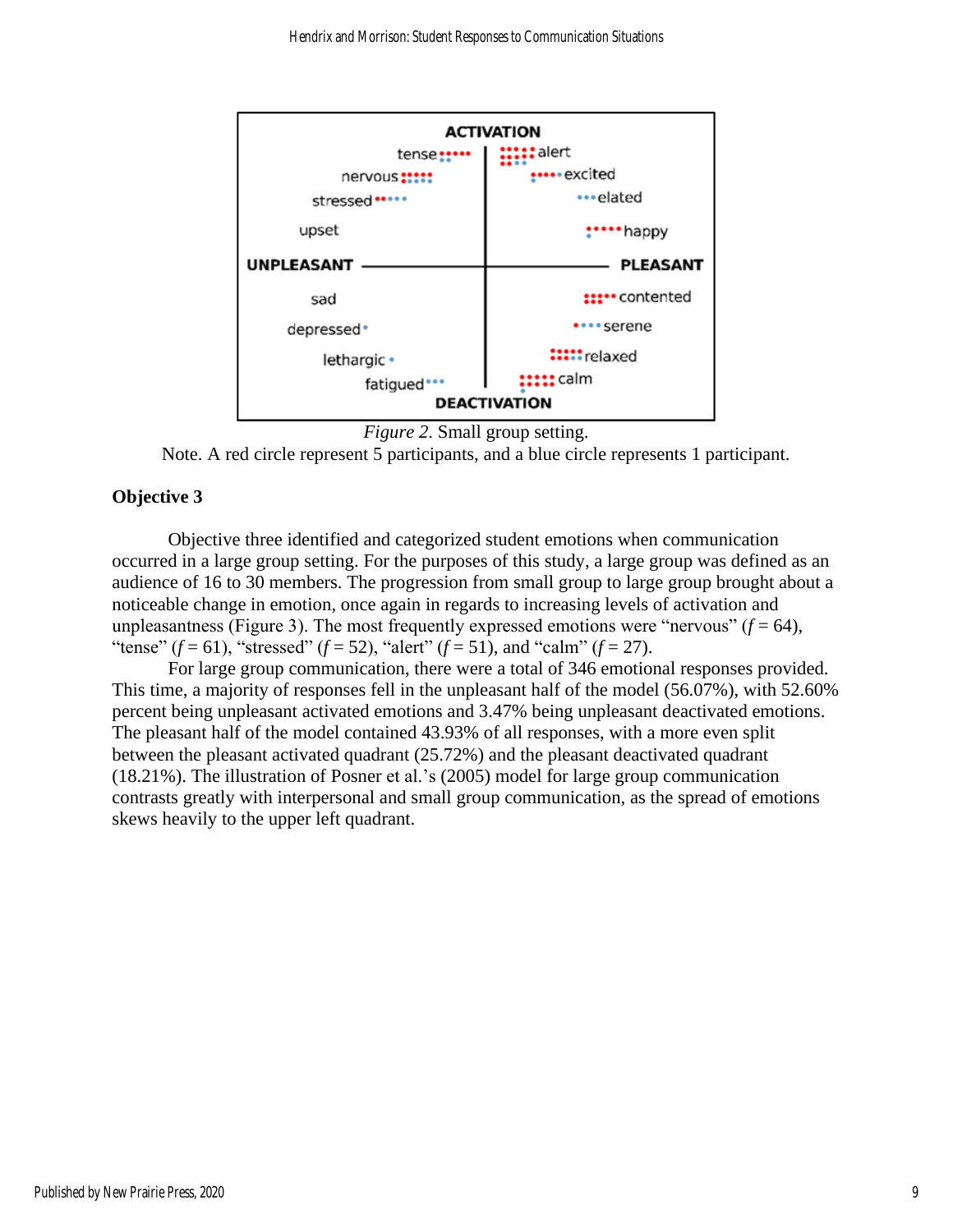

```
Figure 3. Large group setting.
```
# **Objective 4**

The goal of objective four was to identify and categorize emotions that students experienced when communicating in a public speaking setting (Figure 4). The authors defined a public speaking setting as one in which a speaker communicates to an audience of 31 people or more. Responses for this setting continued the trend of increased audience size correlating with increased unpleasantness and heightened arousal. The emotions receiving the highest frequency of responses were "nervous,"  $(f = 75)$ , "tense"  $(f = 65)$ , "stressed"  $(f = 63)$ , "alert"  $(f = 49)$ , and, interestingly, "fatigued"  $(f = 15)$ . Public speaking was the first setting in which an unpleasant deactivated emotion received a high enough number of responses to be included on a list of the top five experienced emotions.

Public speaking received a total of 349 responses, with 68.48% falling in the unpleasant half of the model and 31.52% falling on the pleasant half. Of the unpleasant emotions, 60.74% were activated and 7.74% were deactivated, a dynamic which remained similar across all four settings. Pleasant emotions were again more evenly balanced, with 19.48% being activated and 12.03% being deactivated. When illustrated on Posner et al.'s (2005) model, emotions in the upper left quadrant easily dwarf the number of emotions seen anywhere else.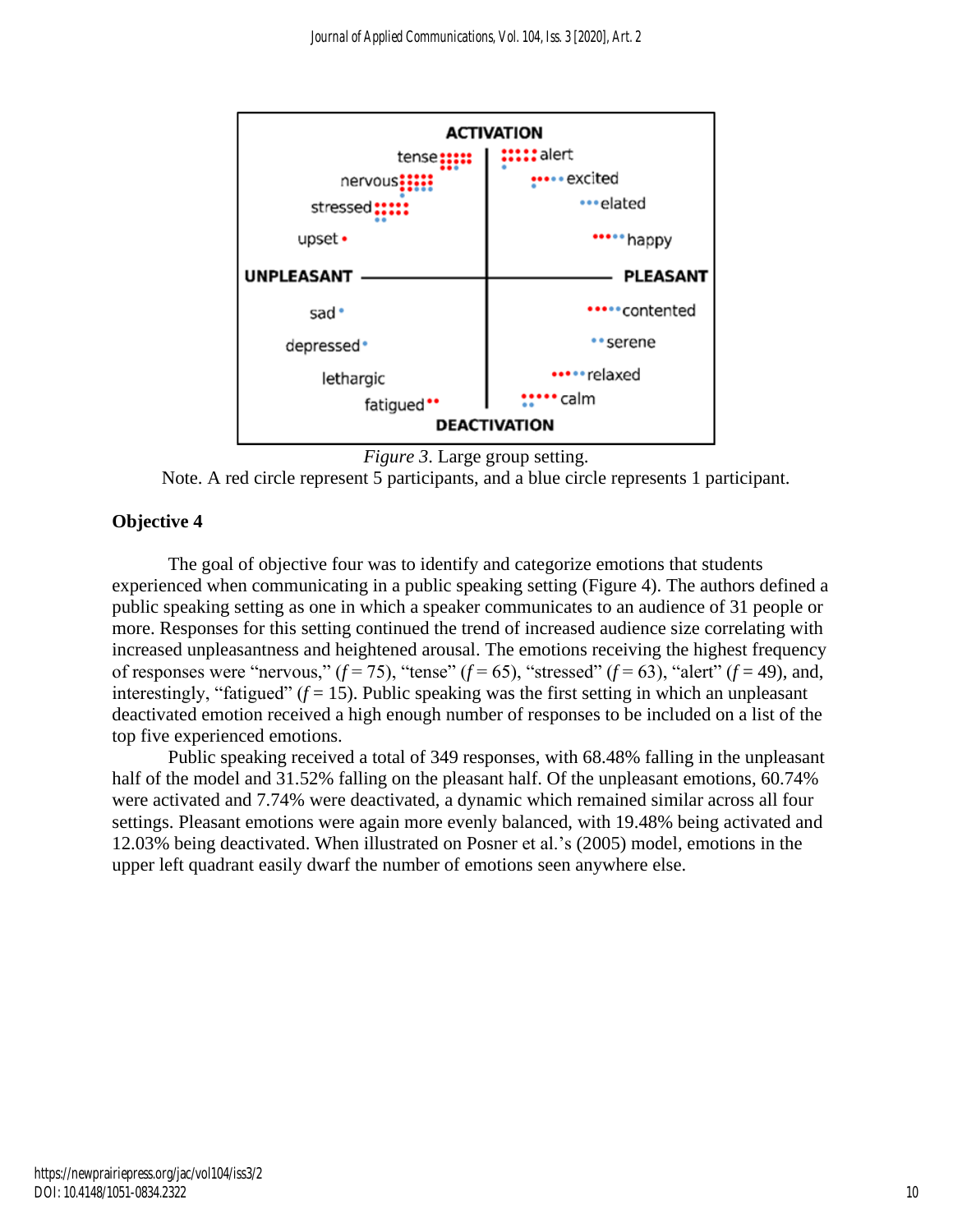



# **Conclusions**

Results of this study demonstrate the effect of audience size on student emotion when communicating. As audience size grows, mostly pleasant and deactivated emotions progressively give way to the unpleasant and activated emotions. This change can be observed on Posner et al.'s (2005) model, where responses are noticeably seen to migrate from the lower right quadrant into the upper left quadrant as the number of listeners increases. Larger audience sizes also elicited a wider and more varied range of emotions overall. This agrees with McCroskey (2016), who found that communicators' emotions – specifically their anxiety levels – do vary based upon the characteristics of the particular audience at hand. Audience size is one specific part of what McCroskey (2016) called context anxiety, which concerns itself with the background against which communication takes place.

When examining the movement of emotion across the four communication settings, it becomes evident that students made a strong mental distinction between speaking with smaller audiences and larger audiences. Generally, as audience size increased, student emotions became more negative, activated, and fear-based. This agrees with McCroskey (2016), who notes "larger audiences typically [generate] more stage fright" (p. 50), and with the work of Harris (2017), who said "the larger the audience, the more threatening the situation may seem" (p. 27).

Interpersonal and small group communication settings were associated with pleasant and deactivated emotions, specifically "calm" and "relaxed." This is likely because most day-to-day communication takes place in smaller, informal groups that do not make any one person the center of attention for long. Thus, students feel familiar with and largely unthreatened by the process of speaking to one person or a small group. They are able to easily speak and display emotions without the amygdala sensing danger and prompting an inappropriate response which makes communication difficult.

Communicating with larger groups is an entirely different experience, however. First, it is an unusual undertaking for many, as most people are not required to communicate to large groups on a regular basis. Second, it is much more formalized than communication with smaller audiences, and often requires a speaker to become the center of attention. Placing someone in a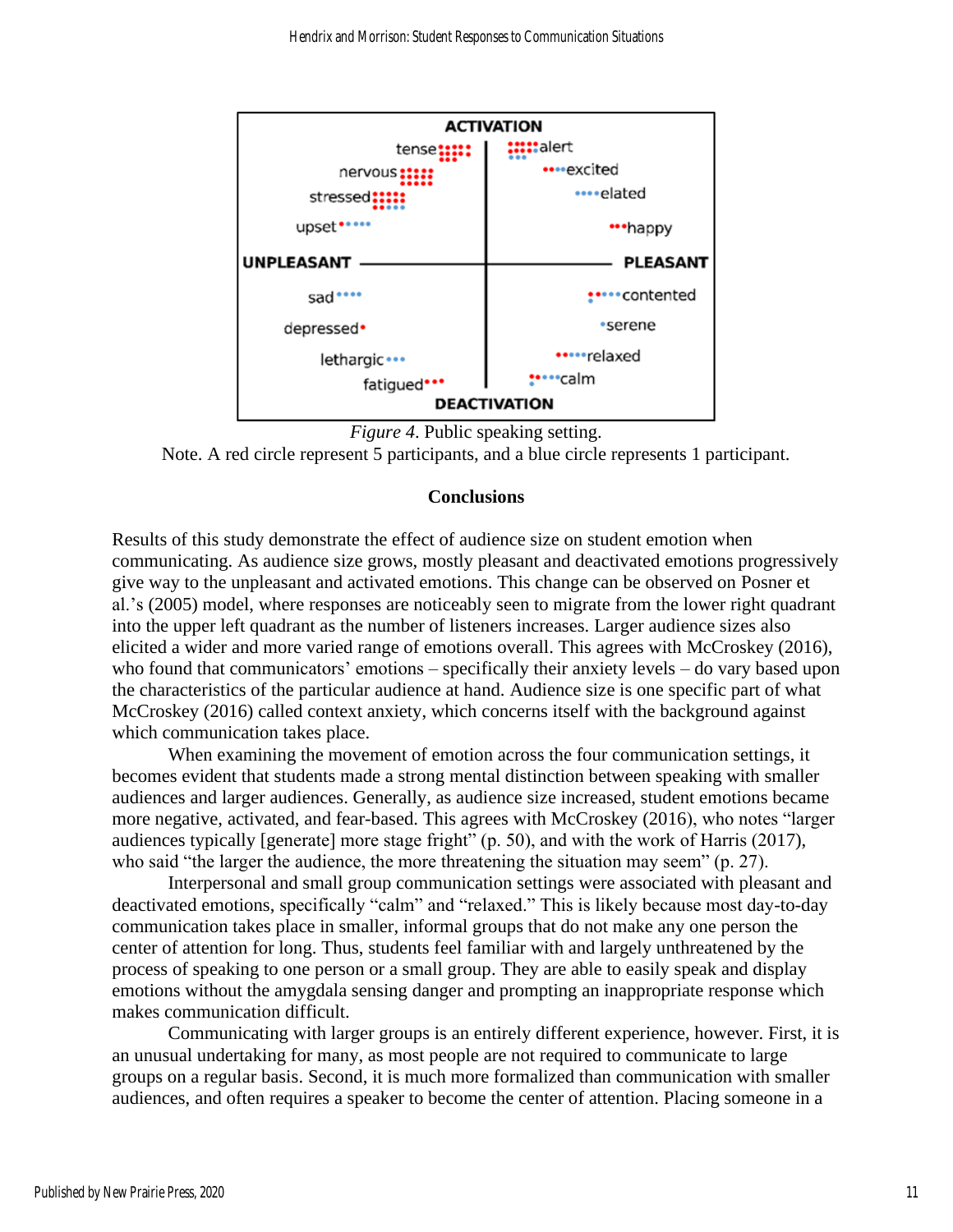situation where they are not practiced and where they feel observed (and perhaps judged) is an invitation for the amygdala to gain control. Communication anxiety is a common phenomenon, especially when speaking in a public setting where one's words and behaviors may be scrutinized (DeVries, 2019). Student responses agreed with this finding, showing that large group communication made them feel "tense," "nervous," and "stressed" – the exact opposite of emotions elicited by interpersonal and small group communication. These emotions are similar to what might arise in situations where a heightened response really was necessary, indicating that it can be difficult for inexperienced communicators' brains to emotionally differentiate between some speaking situations and real-life emergencies. This is not to say that these communicators are unable to consciously make such distinctions, but rather that their amygdala provides identical responses to a perceived threat. The fact that fear-related physical responses such as increased heart rate, light-headedness, tensed muscles, shallow breathing, and increased adrenaline production also support this finding (Whalen, 2006, p. 83).

"Alert" was a commonly-expressed emotion across all audience sizes. In interpersonal settings, this, coupled with more positive and deactivated emotions, primarily indicates that communicators recognized their role as active participants in the communication process. Remaining mentally aware of thoughts and behaviors, as well as of the background and progression of a conversation, can help a speaker communicate more effectively and appropriately across all channels. According to Harris (2017) and Whalen (2006), a small amount of alertness or nervousness during communication can also help a speaker come alive by sharpening one's performance and channeling passion. As audience size increased, however, speakers' brains became overly alert, progressing towards tense, as they sought out possible threats to life or limb. This reduces a speaker's effectiveness because focus is no longer on contributing appropriately to the conversation, but rather on preserving one's life and fleeing from a dangerous situation. Under such pressure, rational thought becomes difficult and one's behaviors less controlled (Sapolsky, 2004; Whalen, 2006). Audiences are also capable of recognizing this anxiety, and may feel uncomfortable or confused by the conflicting messages being presented (Whalen, 2006).

Asking students to consider their emotions in different communication settings can also help with their development of emotional intelligence. The first level of the emotional intelligence hierarchy focuses on perceiving and identifying emotions, and also on expressing those emotions in an understandable and appropriate way (Meyer et al., 2001; Brackett et al., 2019). This research asked students to consider how they felt in different communication situations, and then to give those feelings concrete, categorizable names that can be used for more effective expression, analysis, and discussion. This can help students reach higher levels of the emotional intelligence hierarchy by making visible the chains of cause and effect amongst emotions, situations, and relationships. For example, a student may realize that large audiences make them nervous, which in turn leads to poor body language and vocal expression, and then to an uncomfortable audience. Or they might realize how nervousness can be transformed into energy, creating a lively and captivating presentation (Whalen, 2006; Harris 2017).

They might also focus on the causes of the emotions they experience and begin identifying and harnessing more nuanced feelings that had previously gone unidentified. Factors which shape emotion are complex and often easy to miss or to misunderstand. McCroskey (2016) describes many independent factors influencing a speaker's anxiety, but notes that sometimes these factors can work together to create unique and complicated situations. One's overall emotional state can also consist of several more basic emotions compounded into a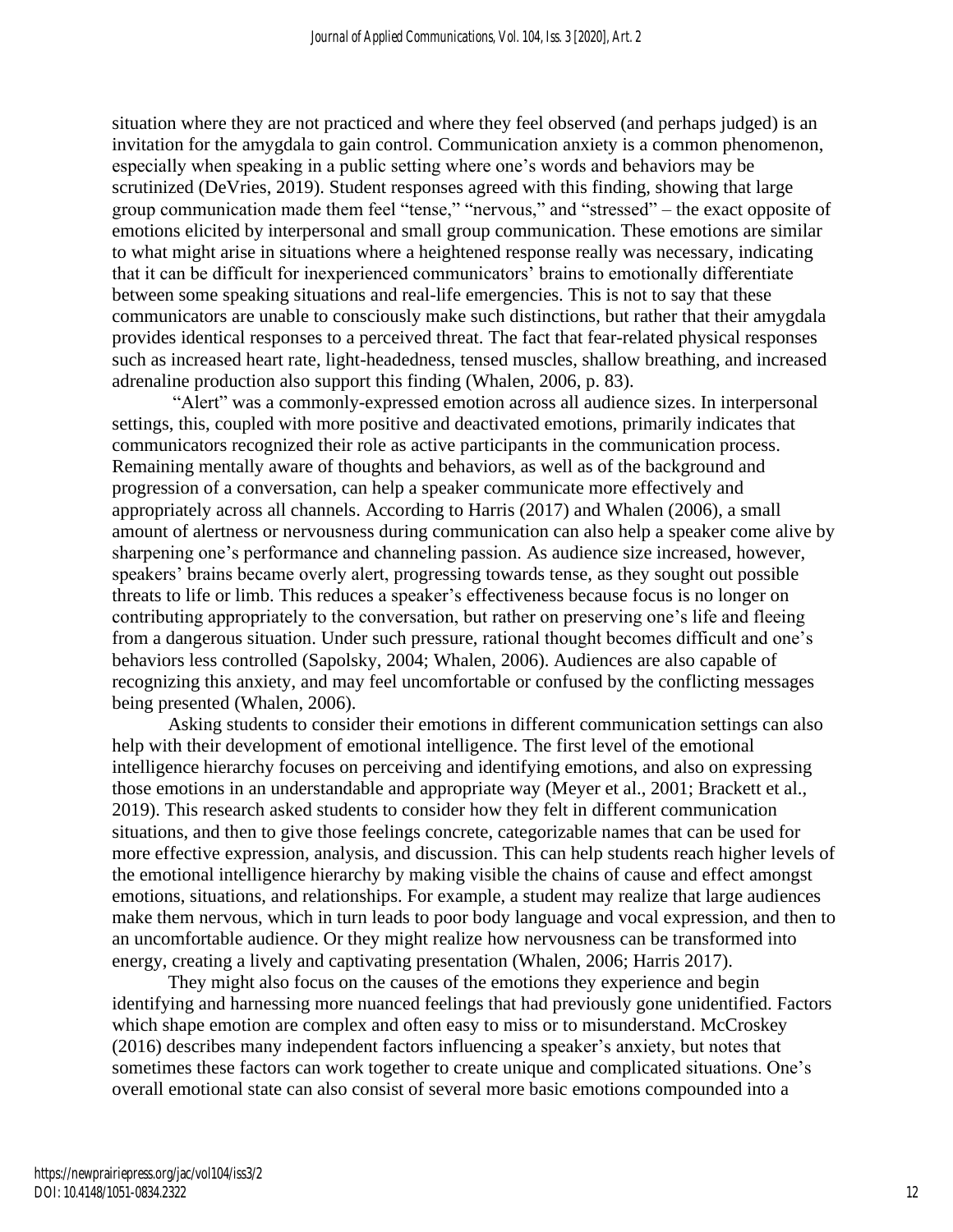greater whole. Labeling these factors by themselves can make it easier for students to recognize emotional triggers and stop emotions from feeding one another and growing out of control. From there, they can begin advancing to the fourth level of the emotional intelligence hierarchy, which is the level at which a person is able to effectively manage their feelings and behaviors in everyday life. Increasing one's emotional intelligence can help a person become more effective at expressing themselves and their needs, wants, and ideas both at home and in the workplace.

Effective communication through emotional management is one of the most fundamental skills that students must learn. Even if a student knows everything they should factually upon graduation, an inability to share knowledge and build relationships with others will make them unemployable. The world is increasingly connected and fighting for our attention. If students are to be successful, it is essential that they be able to recognize the emotions of themselves and others, and express their needs and ideas in an appropriate manner.

#### **Recommendations for Future Practice**

Developing students' communication skills is an essential part of the education process. Educators can play a vital role in helping students develop the physical and emotional skills they need to express ideas clearly and efficiently in a professional setting. We make several recommendations to help facilitate this process.

First, teachers should help students become active communicators throughout the course of their education. Practicing communication in the classroom gives students a safe environment in which they may experiment with communication basics and receive constructive feedback on their abilities (Witt et al., 2006). Practice can also be an excellent method for helping students learn to manage overwhelming emotions (McCroskey, 2016; Harris 2017) and other outside circumstances that might make communication difficult (Witt et al., 2006).

Increasing the amount of communication required for students may have the added benefit of improving students' attitudes towards speaking to others. The results of this study show students largely felt negative emotions when asked about speaking to larger groups. While this is a natural response for many, it is also a hindrance to clear communication and can cause people unnecessary stress and anxiety. Repeated practice in a classroom setting normalizes formal communication and helps speakers realize there is no real physical threat to be fought or survived. Instead, unpleasant emotions can be dealt with more productively. Whalen (2006) describes experienced speakers learning to convert nervousness into a feeling of excitement that fuels communication instead of holding it back.

Educators must also help students become more aware of their emotional state and its effects on others. This is the first level of the emotional intelligence hierarchy, and it is a gateway to helping students become more effective communicators (Brackett et al., 2019). Educators should remind students that feeling nervous, anxious, or singled out when speaking is a natural response. All speakers, even great ones, still feel a little anxiety from time to time (McCroskey, 2016). It is a function of the brain and a universal human desire for selfpreservation that makes us feel the way we do, and although it is not easy it can be overcome. If students want to excel as communicators, they must realize how they feel and then begin developing strategies for managing those emotions and recognizing when they can be made useful (Brackett et al., 2019).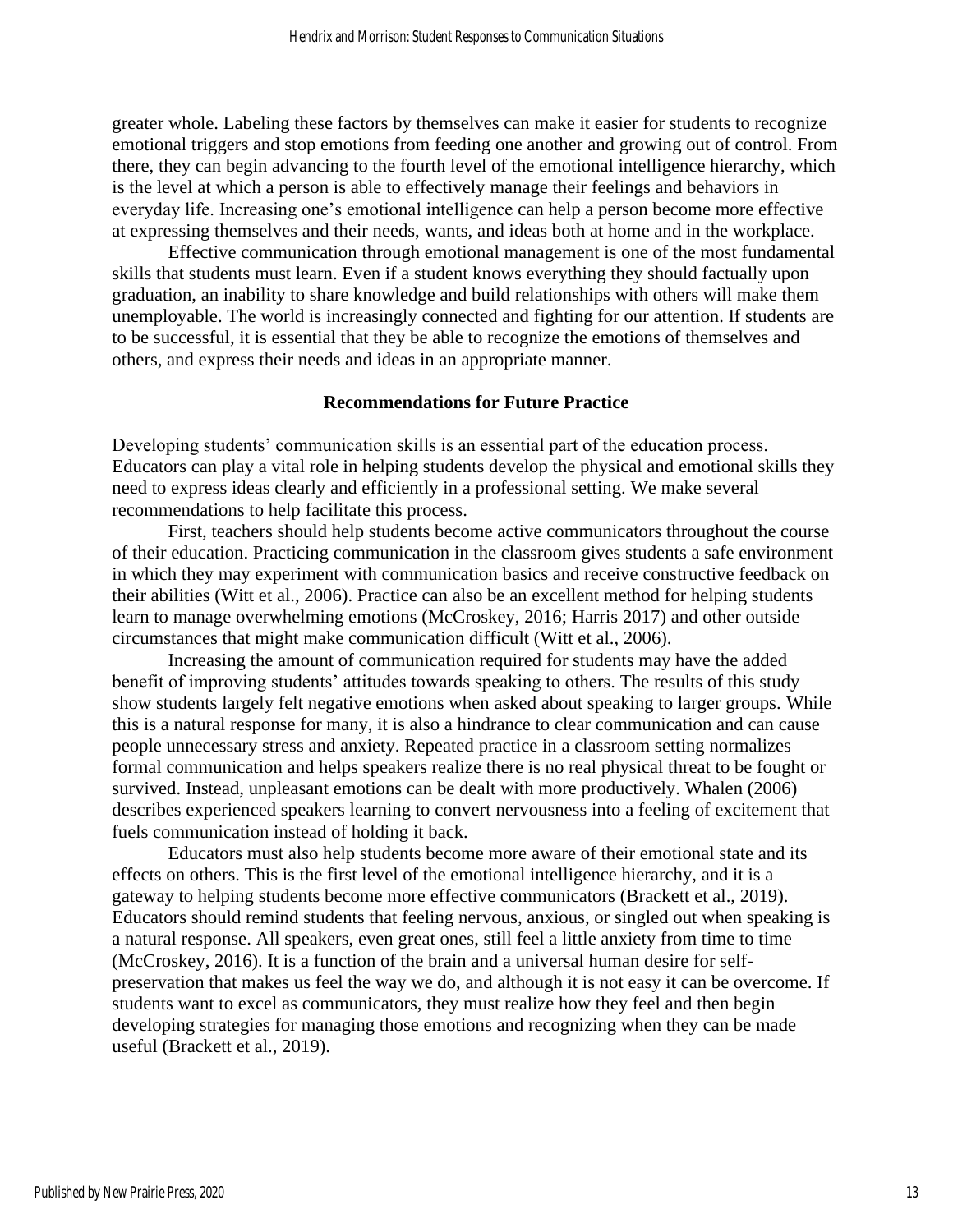## **Recommendations for Future Research**

This study sought to develop easily readable displays of students' typical emotional responses to communication situations. Future research should delve further into this topic, specifically reporting correlations between participant characteristics and emotional responses. It could also examine the relationships between emotional responses in each situation and determine if significant differences exist in the number of times each emotion was reported. These specifics could help researchers and educators understand more completely the relationship that exists between emotion and communication for students currently of college age.

Future research should also focus on how the information generated from this study affects students' emotions during verbal communication opportunities. For example, does knowledge of others' emotions and experiences impact one's own communication ability? This knowledge could be used to shape agricultural communications and education course curriculum, as mastery of emotion can lead to more impactful delivery and conveyance of vital information.

This study should also be repeated in other communications and agricultural communications programs to further explore the impact that communication has on students' emotional states. This study utilized a small sample of students from one university, and examining the same question at a wider scope could be impactful. Helping students realize that the emotions they feel when communicating are not unique to themselves – and perhaps universal – could be an important step to building better communicators for the American agricultural industry of the future.

## **References**

- 4-H Programs at a Glance. (2019). *4-H*. Retrieved from https://4-h.org/parents/programs-at-aglance/
- Animal Agriculture Alliance. (2019). Monitoring activism. Retrieved from https://animalagalliance.org/initiatives/monitoring-activism/

Barriers to Effective Communication. (n.d.). *Skills You Need: Helping You to Develop Life Skills.*  Retrieved from https://www.skillsyouneed.com/ips/barriers-communication.html

- Bentley University (2014). The prepared project an in-depth look at Millennial preparedness for today's workforce. Retrieved from https://www.bentley.edu/files/prepared/1.29.2013 BentleyU Whitepaper Shareable.pdf
- Brackett, M., Delaney, S., & Salovey, P. (2019). Emotional intelligence. In R. Biswas-Diener & E. Diener (Eds), Noba textbook series: Psychology. Champaign, IL: DEF publishers. Retrieved from http://noba.to/xzvpfun7
- Brooks, A. (2019, September 3). 7 skills employers look for regardless of the job. *Rassmusen College*. Retrieved from https://www.rasmussen.edu/student-experience/collegelife/skills-employers-look-for/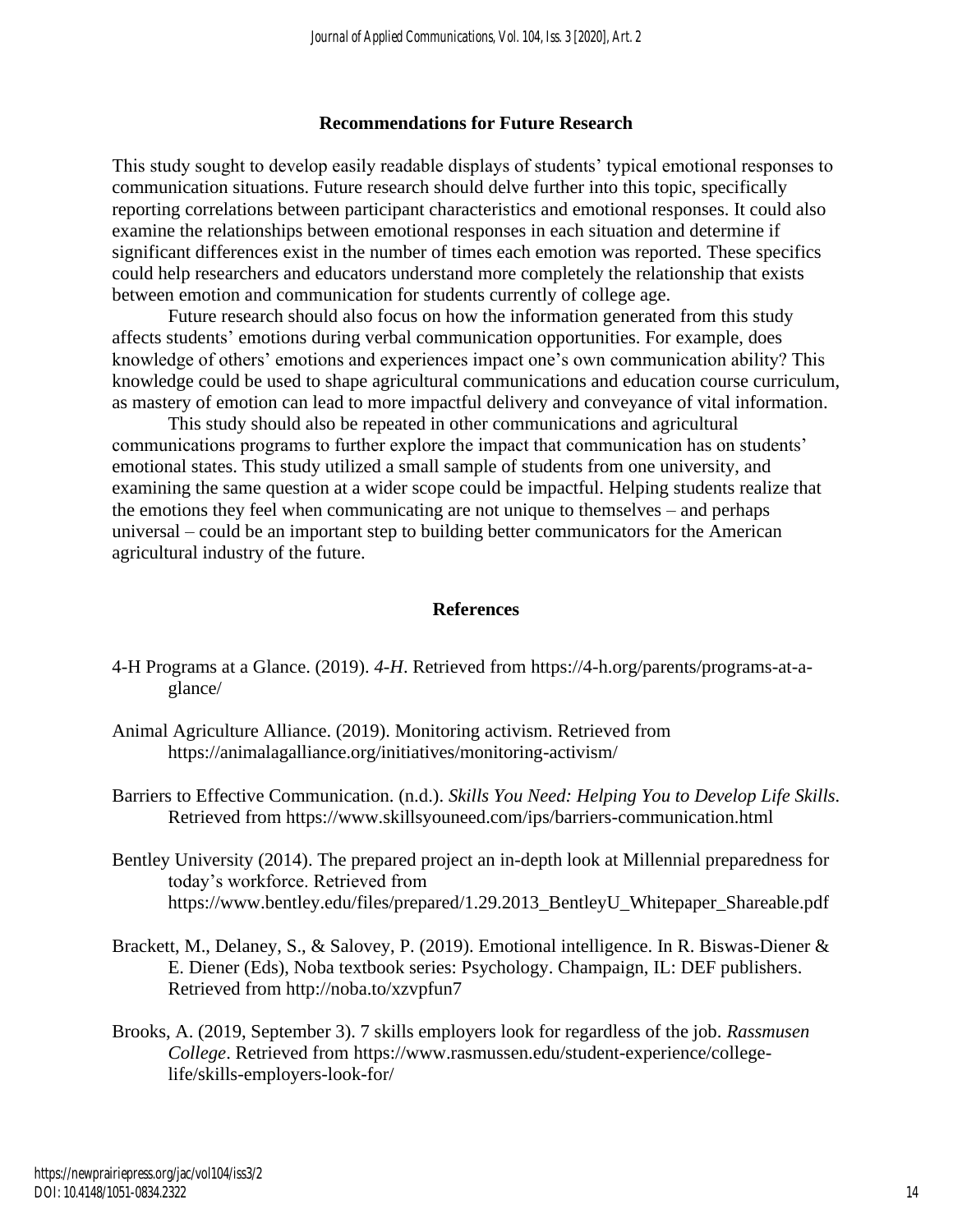- Career and Leadership Development Events. (2019). *National FFA Organization*. Retrieved from https://www.ffa.org/participate/cde-lde/
- Connors, J. J. & Velez, J. J. (2008). The contributions of E. M. Tiffany and the FFA creed to leadership development within the FFA. *Journal of Agricultural Education, 49*(2), 98- 107. https://doi.org/10.5032/jae.2008.02098
- Corder, J., & Irlbeck, E. (2018). Agricultural communications skills, abilities and knowledge desired by employers compared to current curriculum: A literary review. *Journal of Agricultural Education*, *59*(4), 177-193. https://doi.org/10.5032/jae.2018.04177
- Dailey, A. L., Conroy, C. A., and Shelly-Tolbert, C.A. (2001). Using agricultural education as the context to teach life skills. *Journal of Agricultural Education, 42*(1), 10.5032/jae.2001.01011
- DeVries, H. (2019). How to overcome public speaking anxiety. Retrieved from https://www.forbes.com/sites/henrydevries/2019/02/21/how-to-overcome-publicspeaking-anxiety/#fd346495d4cf
- Emotional Body Language. (n.d.). Retrieved from http://changingminds.org/techniques/body/ emotional\_body.htm
- Fallowfield, L., Saul, J., and Gilligan, B. (2001). Teaching senior nurses how to teach communication in oncology. *Cancer Nursing, 24*(3).
- FFA History (2019). *The National FFA Organization Website.* Retrieved from https://www.ffa.org/ffa-history/
- Franchetti, S. (2016). Emotional intelligence and its impact on communication in the workplace. Retrieved from https://franchetti.com/emotional-intelligence-impact-communicationworkplace/
- Funk, C. (2017). Mixed messages about public trust in science. *Pew Research Center*. Retrieved from https://www.pewresearch.org/science/2017/12/08/mixed-messages-about-publictrust-in-science/
- Funk, C., & Raine, L. (2015). Public and scientists' views on science and society. *Pew Research Center*. Retrieved from http://www.pewinternet.org/2015/01/29/public-and-scientistsviews-on-science-and-society/
- Goleman, D. (1995). *Emotional intelligence*. New York: Bantam Dell.
- Harris, L. J. (2017). *Stand up, speak out: The practice and ethics of public speaking*. University of Wisconsin Milwaukee. Retrieved from https://dc.uwm.edu/comm\_facbooks/1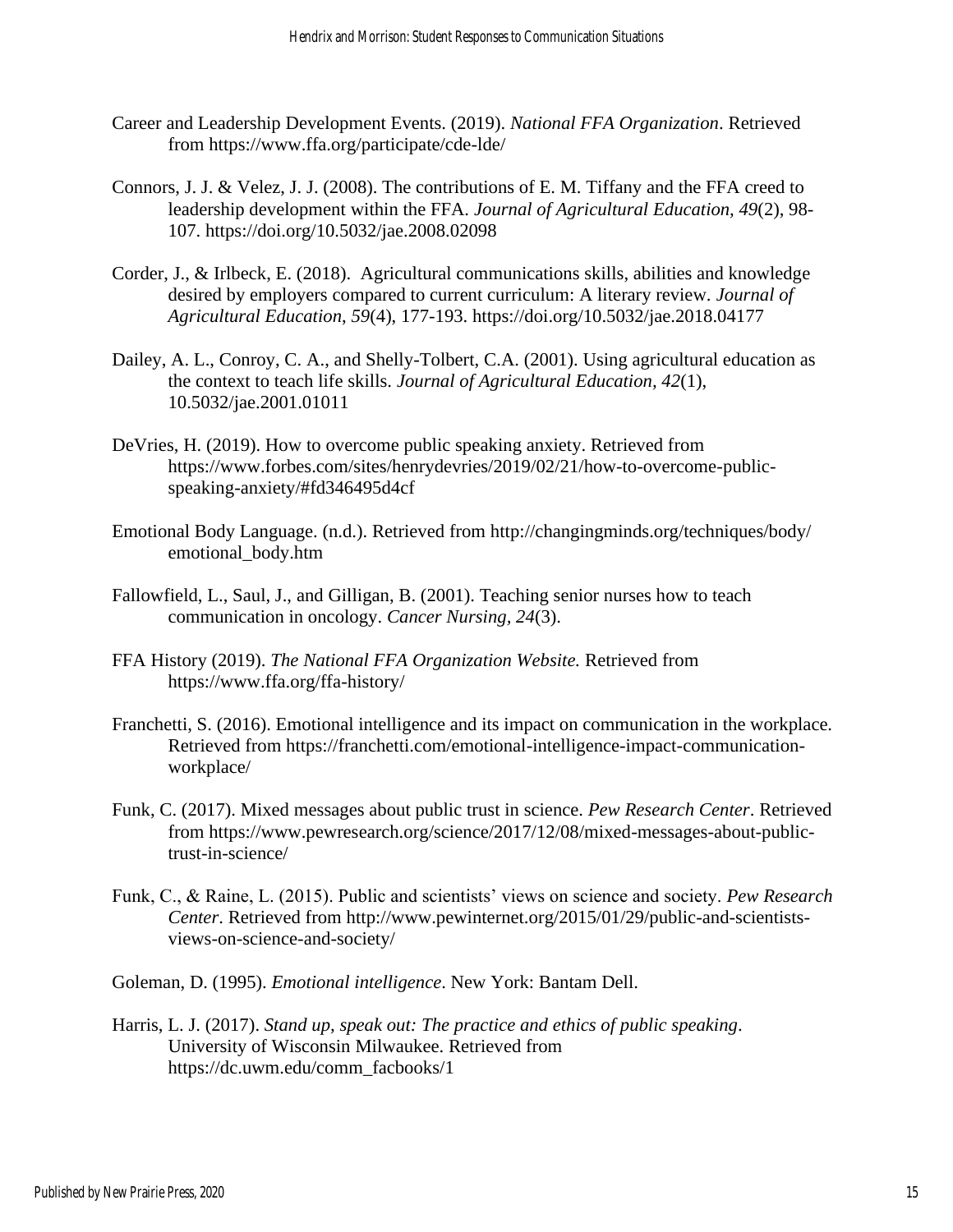- Hendrix, R., & Morrison, C. C. (2018). Student perceptions of workforce readiness in agriculture. Journal of Agricultural Education, *59*(3), https://doi.org/10.5032/jae.2018.03213
- Hmielowski, J.D., Feldman, L., Myers, T.A., Leiserowitz, A., & Maibach, E. (2013). An attack on science? Media use, trust in scientists, and perceptions of global warming. *Public Understanding of Science, 23*(7), https://doi.org/10.1177/0963662513480091
- Hyden, J. S., Jordan, A. K., Steinauer, M. H., & Jones, M. J. (1994). *Communicating for success: An applied approach*. Cincinnati, OH: South-Western Publishing Company.
- Irlbeck, E. G. & Akers, C. (2009). Employers' perceptions of recent agricultural communications graduates' workplace habits and communication skills. *Journal of Agricultural Education, 50*(4), https://doi.org/10.5032/jae.2009.04063
- Kubitz, L., Telg, R., Irani, T., and Roberts, O. (2013) "Perceptions of global and domestic agricultural issues held by international agricultural journalists," *Journal of Applied Communications, 97(*4), https://doi.org/10.4148/1051-0834.1129
- LeBlanc, V. (2018). How anxiety can impair communication. Retrieved from https://www.calmclinic.com/anxiety/impairs-communication
- Lopes, P. N., Grewal, D., Kadis, J., Gall, M., and Salovey, P. (2006). Evidence that emotional intelligence is related to job performance and affect and attitudes at work. *Psicothema, 18.* Retrieved from https://www.redalyc.org/pdf/727/72709520.pdf
- Mayer, J. D., Salovey, P., Caruso, D. R., and Sitarenios, G. (2001). Emotional intelligence as a standard intelligence. *Emotion, 1*(3), 232-242, https://doi.org/10.1037/1528-3542.1.3.232
- McCrosky, J. (2016). *An Introduction to rhetorical communication* (9th ed.), 42-50. New York: Routledge.
- McCroskey, L. L., and McCroskey, J. C. (2002). Willingness to communicate and communication apprehension in the classroom. In J. L. Chesebro & J. C. McCroskey (Eds.), *Communication for teachers*, 19-34. Boston: Allyn and Bacon
- Mehrabian, A. (1971). *Silent messages*. Belmont, CA: Wadsworth Publishing Company, Inc.
- Morgan, A. C. (2010). Competencies needed by agricultural communication undergraduates: An industry perspective. *Journal of Applied Communications, 94*(1-2), https://doi.org/10.4148/1051-0834.1184
- Morgan, A. C. & Rucker, K. J. (2013). Competencies Needed by Agricultural Communication Undergraduates: An Academic Perspective. *Journal of Applied Communications, 97*(1), https://doi.org/10.4148/1051-0834.1103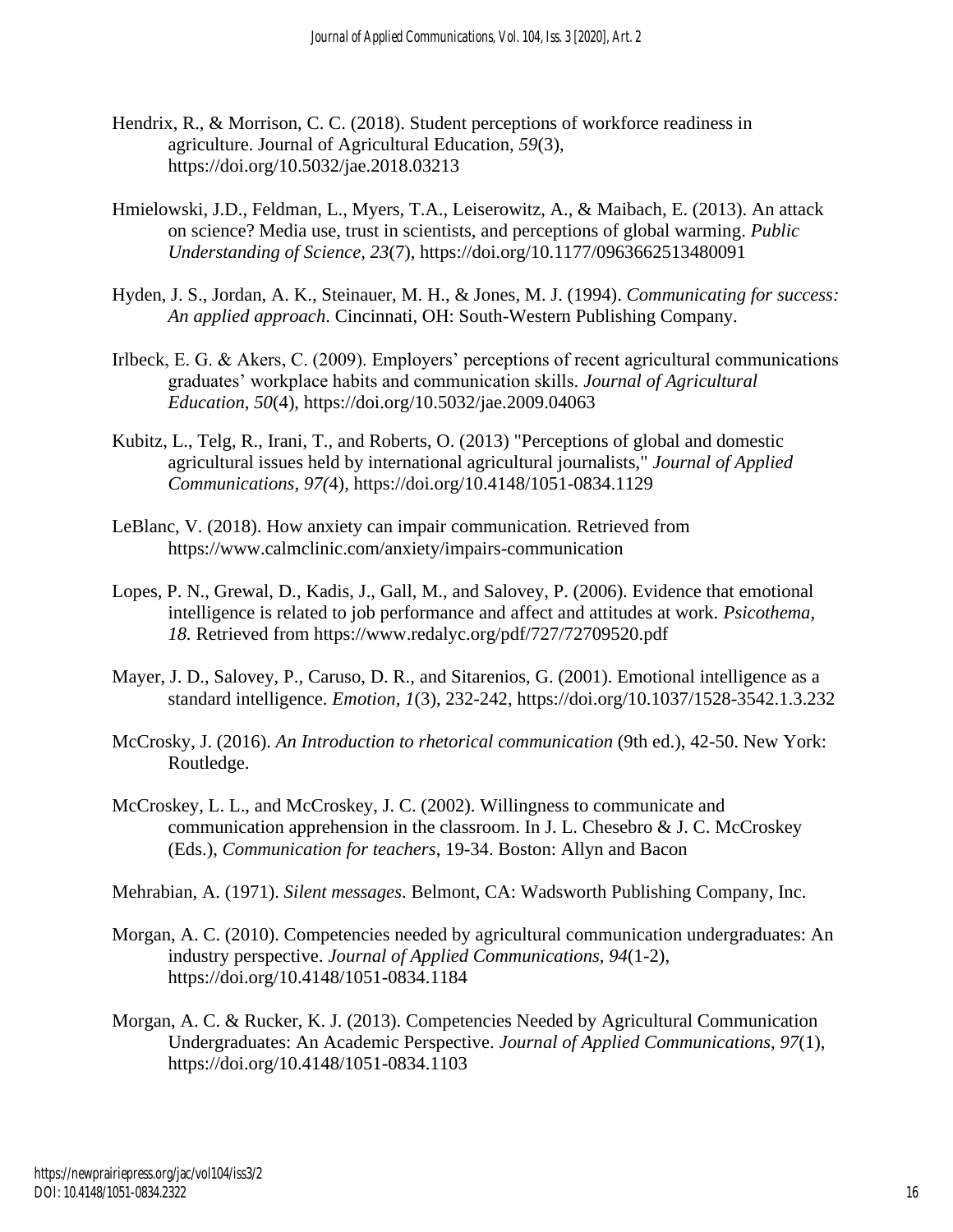- O'Boyle, E. H., Humphrey, R. H., Pollack, J. M., Hawver, T. H., and Story, P. A. (2011). The relation between emotional intelligence and job performance: A meta-analysis. *Journal of Organizational Behavior, 32*(5), https://doi.org/10.1002/job.714
- Posner, J., Russell, J.A., and Peterson, B.S. (2005). The circumplex model of affect: An integrative approach to affective neuroscience, cognitive development, and psychopathology. *Development and Psychopathology, 17*(3), https://doi.org/10.1017/S0954579405050340
- Psychological Barriers. (2017). *Business Jargon.* Retrieved from <https://businessjargons.com/psychological-barriers.html>
- Robinson, J. S., and Garton, B. L. (2008). An assessment of the employability skills needed by graduates in the college of agriculture, food, and natural resources at the University of Missouri. *Journal of Agricultural Education, 49*(4), 10.5032/jae.2008.04096
- Russell, J. (1980). A circumplex model of affect. *Journal of Personality and Social Psychology, 39*(6), https://doi.org/10.1037/h0077714
- Ruth, T. K., Rumble, J. N., Gay, K. D., & Rodriguez, M. T. (2016). The importance of source: A mixed methods analysis of undergraduate students' attitudes toward genetically modified food. Journal of Agricultural Education, 57(3), 145-161. https://doi.org/10.5032/jae.2016.03145
- Salovey, P. and Mayer, J. D. (1990). Emotional intelligence. *Imagination, Cognition, and Personality, 9*, 185-211, 0.2190/DUGG-P24E-52WK-6CDG
- Sapolsky, R. M. (2004). *Why zebras don't get ulcers* (3rd ed.). New York, NY: Henry Holt.
- Schmitz, T. (2016). The importance of emotional awareness in communications. Retrieved from https://www.conovercompany.com/the-importance-of-emotional-awareness-incommunication/
- Simonds, C. J., and Cooper, P. J. (2011). *Communication for the classroom teacher*. (9<sup>th</sup> ed.). Boston: Allyn and Bacon.
- Smith, R. (2014). Ag needs to improve communication efforts. *Southwest Farm Press*, p. 16.
- Steede, G.M., Gorham, L.M., & Irlbeck, E. (2017). Exploring perspectives of the student competencies needed to advocate for agriculture. *Journal of Applied Communications, 100*(4), https://doi.org/10.4148/1051-0834.1242
- United States Department of Agriculture National Institute of Food and Agriculture. (n.d.) Challenge areas. Retrieved from https://nifa.usda.gov/challenge-areas